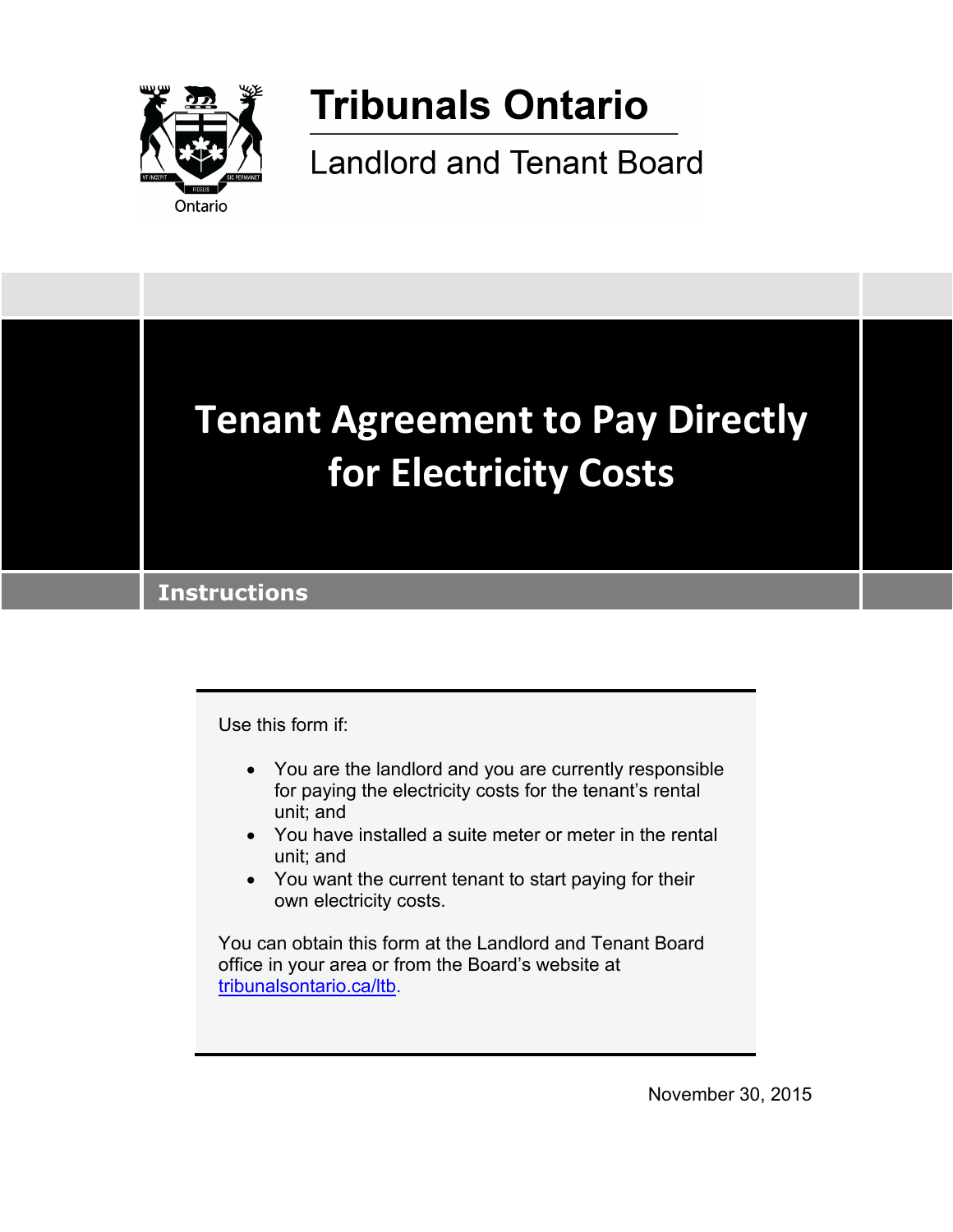# **Section 1: When to use this form**

Use this form if:

- You are currently responsible for paying the electricity costs for the tenant's rental unit; and
- You have installed a suite meter or meter in the rental unit; and
- You want the current tenant to start paying for their own electricity costs.

# **Information you must give the tenant:**

Before getting the tenant's written consent on the *Tenant Agreement to Pay Directly for Electricity Costs* form ("tenant consent" form), you must give the tenant the following information in writing:

- Contact information for the electricity distributor or suite meter provider.
- A statement that the distributor or suite meter provider may require a security deposit.
- A description of the types and amounts of fees that the distributor or suite meter provider will charge the tenant and a description of how the fees are calculated.
- Information about circumstances where the fees charged by the distributor or suite meter provider may increase.
- Information about planned increases to the fees charged by the distributor or suite meter provider and the amounts.
- Contact information for the Ontario Energy Board (OEB) and a statement indicating the tenant can contact the OEB about a dispute with the distributor or suite meter provider.
- The best information that is available about the date of manufacture of any refrigerator in the rental unit and any available information about its energy efficiency.

The rules also require that you give the tenant the following information. This information is already included on the tenant consent form.

- A statement that the tenant does not have to agree to the landlord's request to terminate their obligation to supply electricity to the rental unit.
- The amount of the rent reduction and how the reduction was calculated.
- A statement that the distributor or suite meter provider may shut off the electricity supply to the rental unit if an amount payable by the tenant is overdue.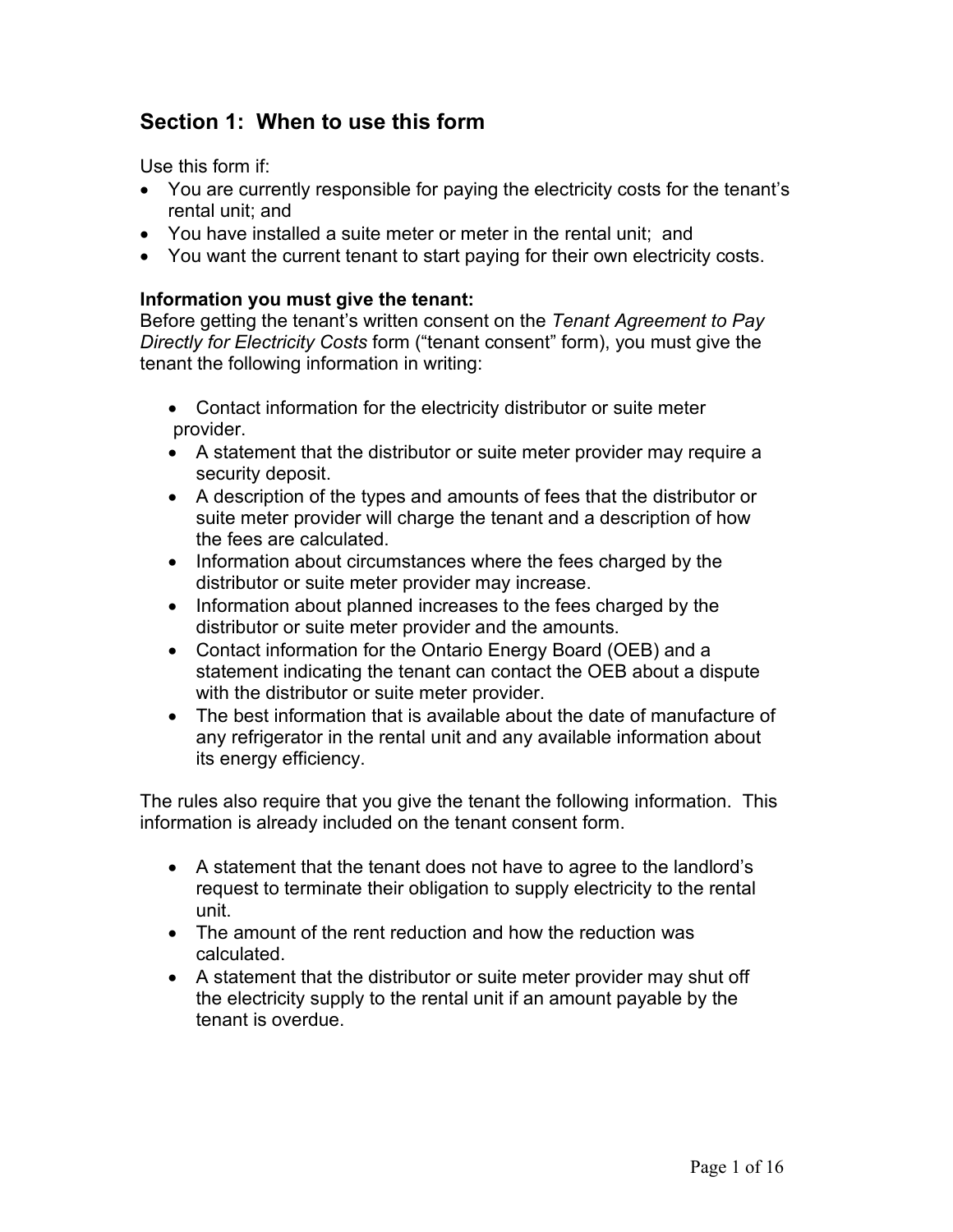# **Section 2: How to complete this form**

Read this information over carefully before filling out the *Tenant Agreement to Pay Directly for Electricity Costs* form ("tenant consent" form).

You must also complete and attach either Schedule A or Schedule B setting out the rent reduction calculation. Instructions for choosing and completing the schedules are included later in these instructions**.**

# **On Page 1 of the form:**

**To:** Fill in the tenant's name. If there is more than one tenant living in the rental

unit, fill in the names of all of the tenants. Other occupants, such as children or guests of the tenant, do not need to be named.

**From:** Fill in the landlord's name. If there is more than one landlord, fill in the names of all of the landlords.

# **Address of Rental Unit**:

Fill in the complete address and unit number of the rental unit.

### **Information in box on form:**

In the main box on the middle of page one of the form, you have to fill in:

- The name of the suite meter provider who will be sending the electricity bills to the tenant. Note: if a meter has been installed and the electricity bills will be provided directly by the local electricity distributor, fill in their name on this line on the form.
- The amount by which the tenant's rent will be reduced if they start to pay their own electricity costs. You must first complete the calculations on either Schedule A or Schedule B to determine the amount of the rent reduction.
- Fill in whether the reduction is per week, month or other period (and if other, then specify). For example, if the tenant pays rent on the first of each month, then the rent reduction amount would be "per month".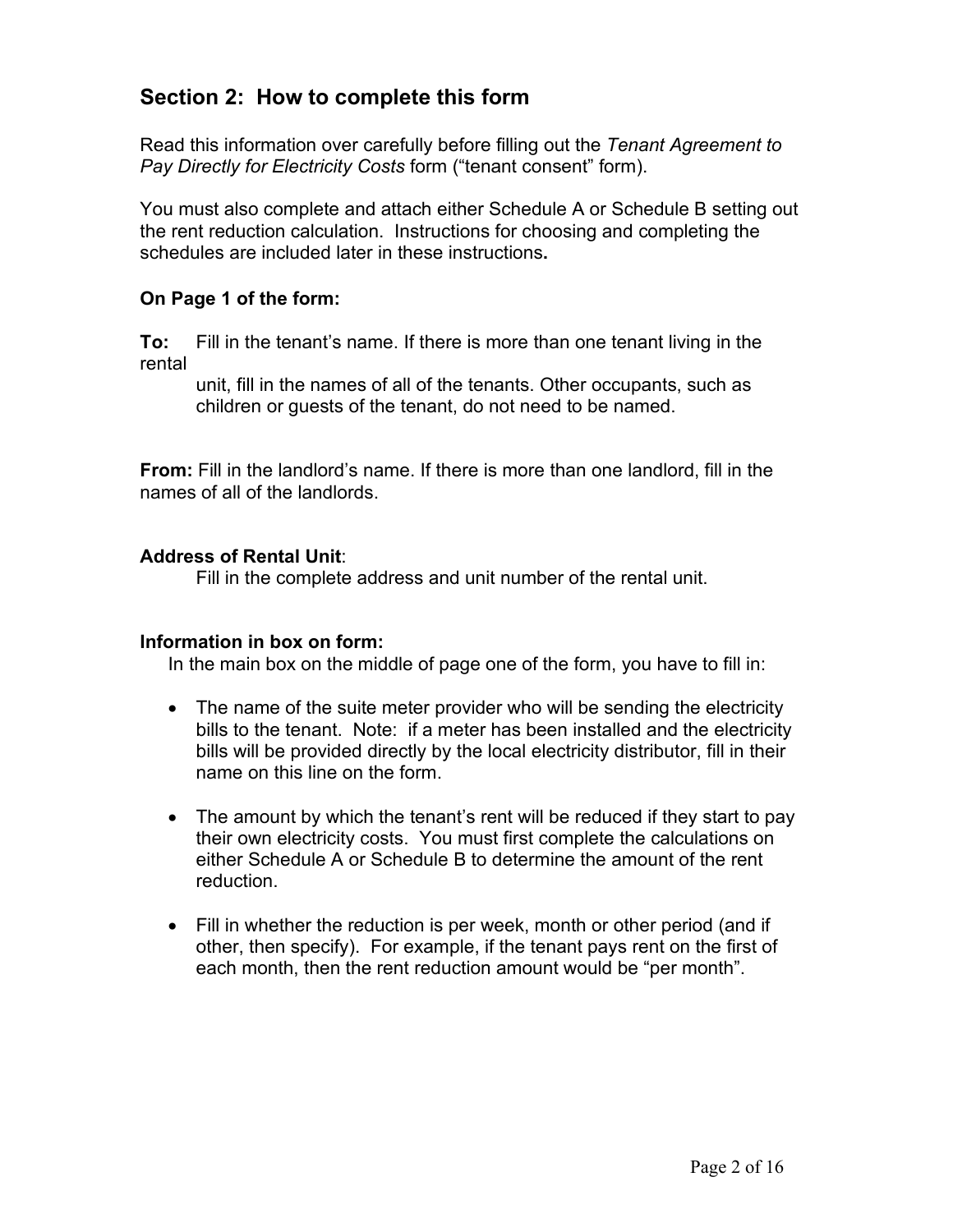# **Section 3: Choosing the method of calculating the rent reduction**

The rules under the *Residential Tenancies Act, 2006* (the RTA) allow you to choose one of two methods for calculating the tenant's rent reduction.

- If a suite meter or meter was installed in the rental unit more than 12 months ago, you can choose either method for calculating the rent reduction (Schedule A or Schedule B).
- If the suite meter or meter was installed less than 12 months ago, then you can only use the method in Schedule B to calculate the rent reduction.

# **Schedule A – Based on actual electricity consumption for the rental unit**

- Use Schedule A if you want to base the rent reduction calculation on the actual electricity costs for the rental unit.
- **I***mportant***:** If you use this method to calculate the rent reduction for one unit, you must use this same method for all other rental units in the building. You cannot change the method by which you calculate the rent reduction.

# **Schedule B – Based on estimated electricity consumption for the rental unit**

- Use Schedule B if you want to base the rent reduction calculation for the rental unit on the actual electricity costs for the residential complex.
- *Important:* Once you have calculated the rent reduction for one or more rental units using this method, you can change and use the method set out in Schedule A for a subsequent unit. However, once you start using the method in Schedule A for one unit, you must continue to use that same method to calculate the rent reduction for all other rental units in the residential complex.

Whichever method you choose, you must complete the appropriate schedule and attach it to the tenant consent form.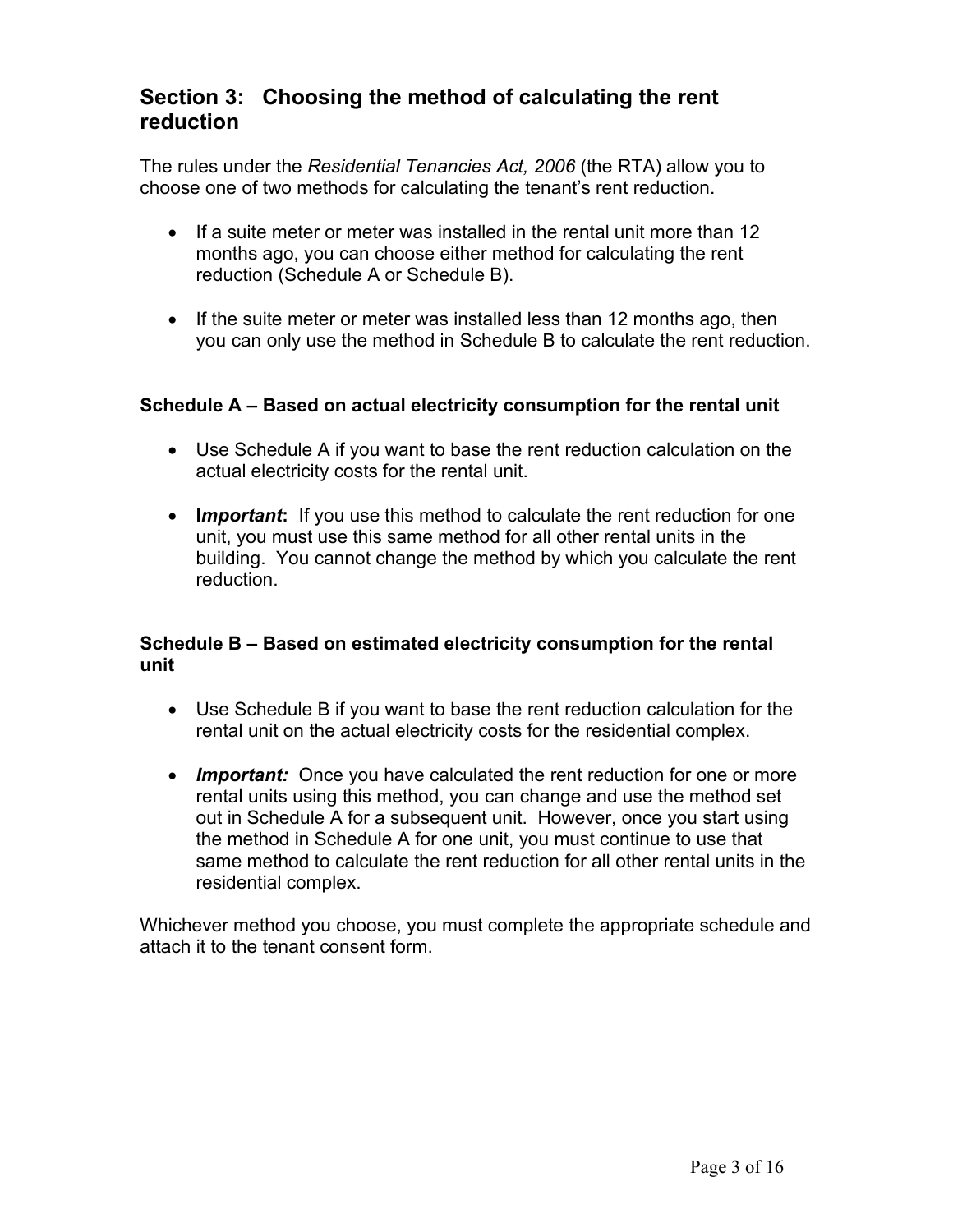# **Section 4: Completing Schedule A**

**In the box at the top of the page, you must fill in the**:

• **Amount of the rent reduction** and whether it is per week, month or another period.

Fill this part of the form out **after** you have calculated the rent reduction using either Option 1 or Option 2 on Schedule A.

• **Most recent 12 month billing period**. You must choose the most recent 12 month period that ends before you give the tenant the consent form.

**Example**: The landlord, Tim Trusz, will be giving his tenant the tenant consent form on January 25, 2011. The most recent bill was received on January 20, 2011, for a billing period up to January 15, 2011. Therefore, in this example, the most recent 12 month billing period would be "January 16, 2010 to January 15, 2011".

On the form, fill in the start and end date of the 12 month period.

# **Selecting Option 1 or Option 2:**

Refer to the 12 month period that you filled in at the top of Schedule A. Was the rental unit vacant for one or more months during this period?

- If the rental unit was rented during the entire 12 month period, then shade the box beside "Option 1" and complete the information in the box that follows.
- If the rental unit was vacant for one or more months during this period, then shade the box beside "Option 2" and complete the information in the box that follows.

# **If you Select Option 1:**

Complete sections A to D in this box on the form. The following information will assist you in understanding the information that must be completed on the form.

### **Option 1, Row A - Total cost of electricity use:**

Refer to the invoices for the electricity charges for this rental unit for the most recent 12 month period (as shown on the top box on Schedule A). Add up the amounts charged under the heading "Your Electricity Charges" and the subheading "Electricity". The total amount should be filled in on row A of the form.

Note: In some cases, you may not have invoices from the distributor or the suite meter provider. In these situations, refer to the information that they have given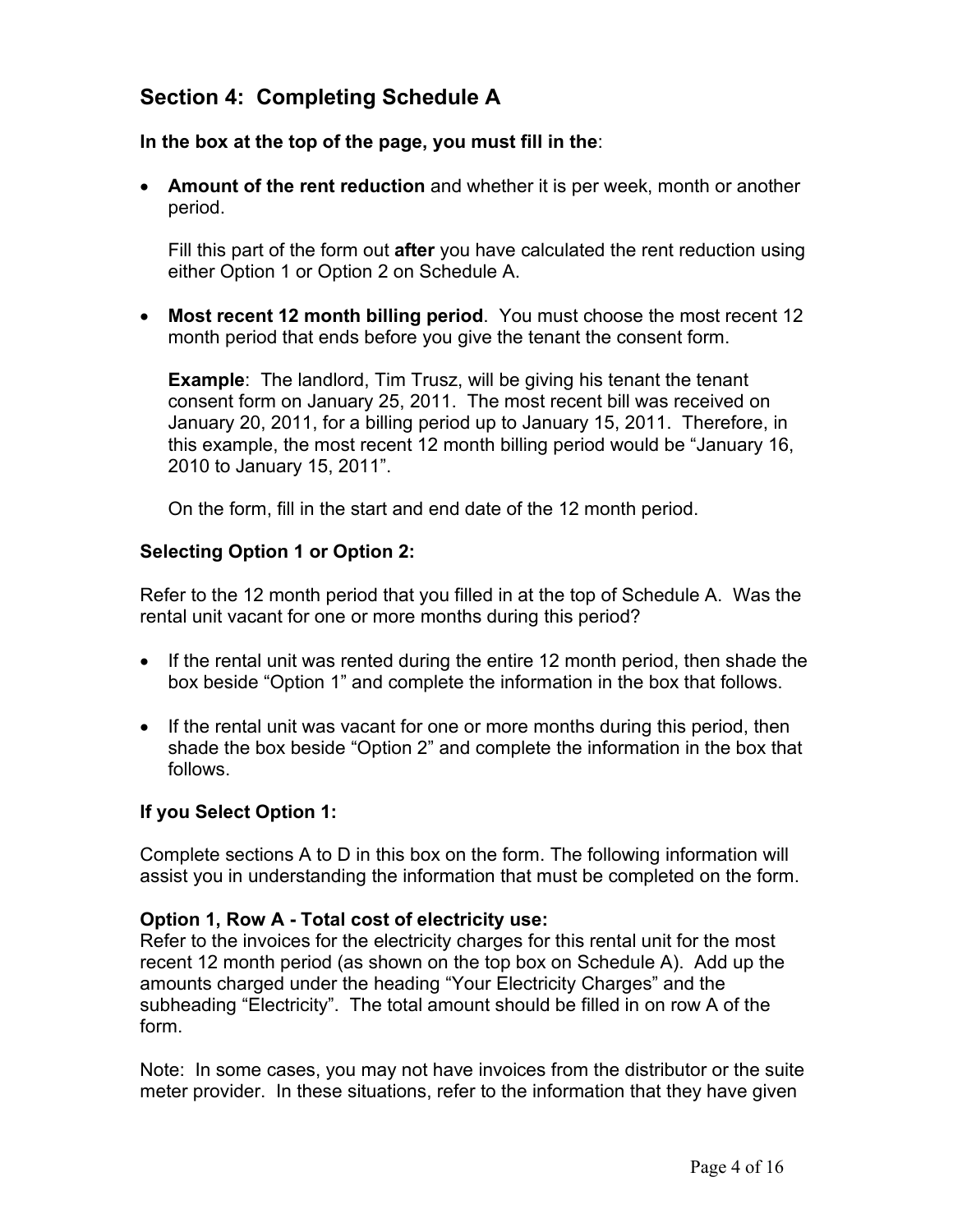you to determine the total cost of electricity for this rental unit for the most recent 12 month period.

### **Option 2, Row B - Total estimated additional charges and taxes:**

A suite meter provider or distributor also charges customers for additional costs. As well, the Harmonized Sales Tax (HST) applies to these additional charges and to the electricity costs.

Additional charges **include** charges for:

- delivery of the electricity
- regulatory charges
- debt retirement charges
- billing fees
- other administrative charges
- all applicable taxes

But, these charges **exclude**:

- one-time setup fees
- penalties and charges related to late payment.

#### **How to estimate the additional charges:**

The additional charges are usually based on the kilowatt hours of electricity used.

To estimate the additional charges that the tenant will be charged, refer to the invoices for the most recent 12 month billing period to determine the total kilowatt hours of electricity used by this rental unit. Now, based on this amount, **estimate** what you believe the additional charges will be for the 12 month period that follows the most recent period shown at the top of Schedule A.

**Example:** At the top of the Schedule A, Tim Trusz indicated that the most recent 12 month period for this rental unit is January 16, 2010 to January 15, 2011. Now, to determine the additional charges, Tim must consider the 12 month period which follows the "most recent period". In this example, Tim will estimate the additional charges for the period January 16, 2011 to January 15, 2012.

This is how Tim determined the additional charges amount.

- i) He looked at the bills for the most recent 12 month billing period and added up the total kilowatt hours of electricity used.
- ii) Tim then looked at the list of additional charges that the suite meter provider charges tenants. Based on the total kilowatt hours of electricity determined in step i), Tim estimated the amount for additional charges the tenant would be charged by the suite meter provider for the following 12 month period.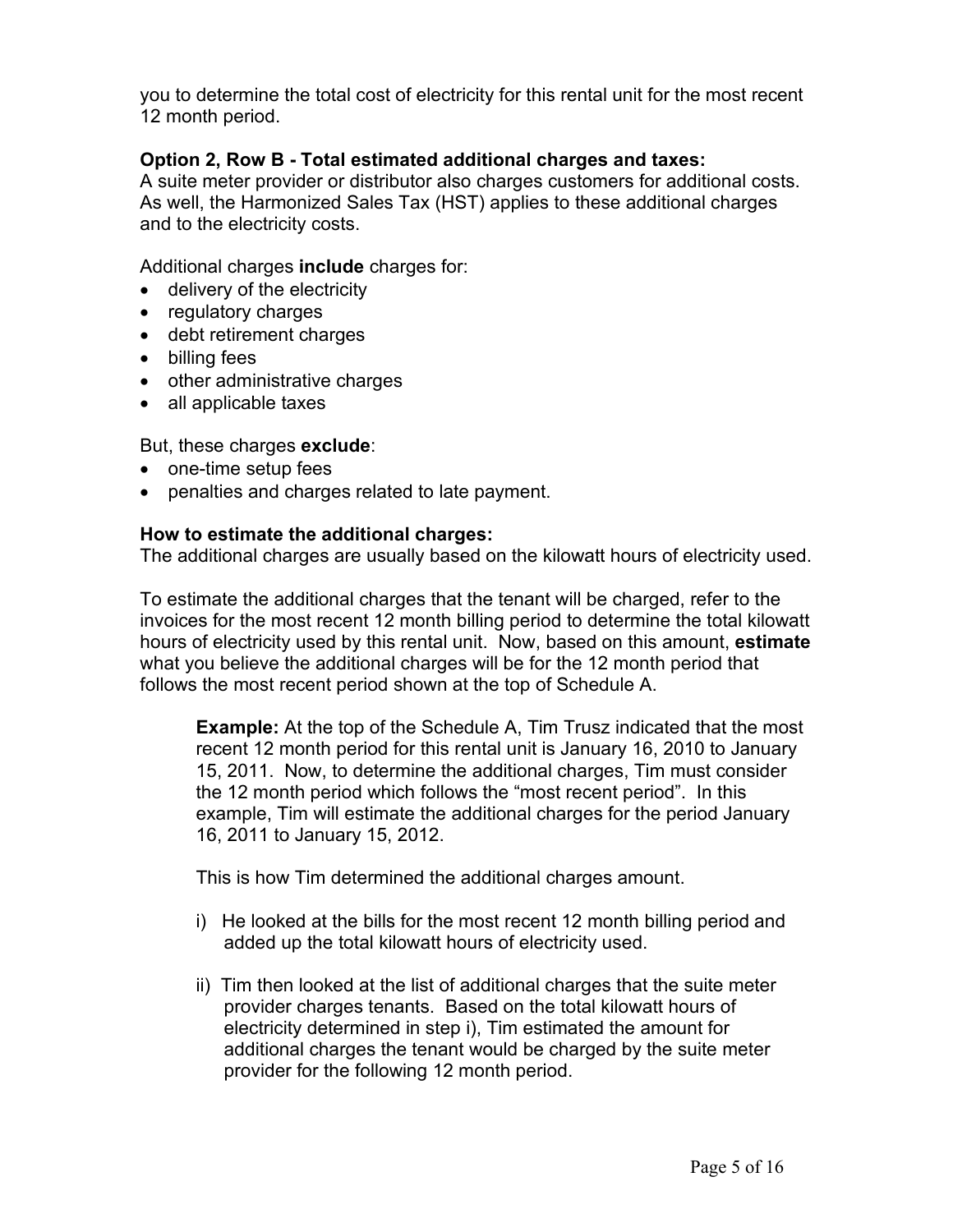### **How to calculate taxes:**

Once you have determined the additional charges, then you must calculate the taxes for the total of the electricity costs for the unit and for the estimated additional charges.

#### **Example:**

Continuing with the above example, Tim calculated the HST amount as follows: He calculated 13% of the additional charges he estimated in step ii). He also calculated 13% of the electricity charges he calculated and filled in on row A of the form. He added these two amounts to calculate the total taxes.

Finally, Tim added the estimated amount for additional charge and the total HST amount.

Once you have estimated the total amount for additional charges and taxes, fill in the amount on row B on the form.

#### **Option 1, Row C - Total number of rental periods:**

In row C of the form, fill in the number of rental periods in the 12 month period you indicated at the top of Schedule A. For example, if the tenant pays rent monthly, then enter "12" in this row.

### **Option 1, Row D - Amount of rent reduction:**

To calculate the rent reduction, add the amounts in row A and row B, and then divide this number by the number of rental periods you put in row C.

Go back to the top of the form and put this same amount on the line **"Amount of rent reduction"**. Then, copy this amount to page 1 of the tenant consent form (*Tenant Agreement to Pay Directly for Electricity Costs* form).

**If you Select Option 2** (rental unit was vacant one or more months)**:**

Complete sections A to D in this box on the form. The following information will assist you in understanding the information that must be provided in this part of the form.

### **Option 2, Row A - Total adjusted cost of electricity use:**

To determine this amount, refer to the worksheet "**Row A - Cost calculation for adjusted electricity use"** on page 2 of Schedule A. Follow these instructions for completing the calculation

### **Row A - Cost calculation for adjusted electricity use:**

#### **A. Cost of electricity use:**

Refer to the invoices for the electricity charges for this rental unit for the most recent 12 month billing period. Add up the amounts charged under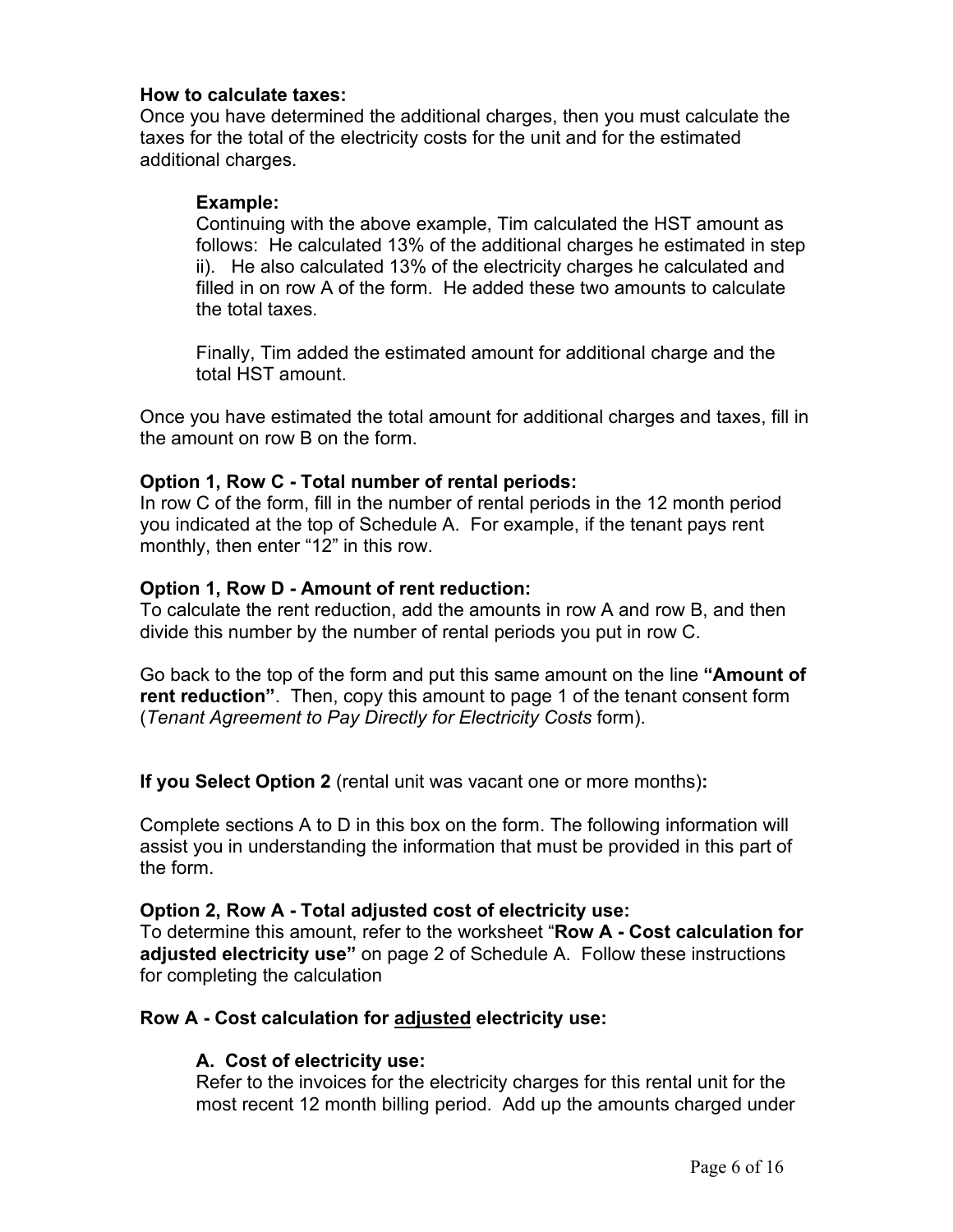the heading "Your Electricity Charges" and the subheading "Electricity". Fill in the total amount in row A of this worksheet.

Note: In some cases, you may not have the invoices from the distributor or the suite meter provider. In these situations, refer to the information that they have given you to determine the total cost of electricity for this rental unit for the most recent 12 month period.

### **B. Number of full months unit was occupied during 12 month period:**

How many full months was the unit occupied during the most recent 12 month billing period? Fill in this number on row B of the worksheet.

**Example:** On the form, Tim Trusz, the landlord, indicated that the most recent 12 month billing period is January 16, 2010 to January 15, 2011. During this period, the rental unit was vacant from March  $15<sup>th</sup>$  to April  $30<sup>th</sup>$ , 2010. Therefore, the number of **full** months that the rental unit was occupied during this 12 month period is **10.** So, on row B of the worksheet, Tim entered 10.

#### **C. Total adjusted cost of electricity use:**

To determine this amount, take the amount in row A and divide by the number of months in row B and then multiply by 12. Enter the resulting amount in row C of this worksheet, and copy the amount onto row A in the box under Option 2 (on page 1 of Schedule A).

### **Option 2, Row B - Total estimated additional charges and taxes:**

To calculate this amount, refer to the worksheet **"Row B - Calculation for estimated additional taxes and charges"**. The worksheet is on page 2 of Schedule A. Follow these instructions for completing the worksheet.

### **Row B - Calculation for estimated additional taxes and charges**:

### **A. Kilowatt hours of electricity used by the rental unit:**

Refer to the invoices for the most recent 12 month billing period. What is the total kilowatt hours of electricity that was used by the rental unit during this period? Fill in this amount on row A of this worksheet.

### **B. Number of full months unit was occupied:**

How many full months was the unit occupied during the most recent 12 month period you indicated at the top of page 1 on Schedule A? Fill in this number on row B of the worksheet.

**Example:** On the form, Tim Trusz, the landlord, indicated that the most recent 12 month billing period is January 16, 2010 to January 15, 2011. During this period, the rental unit was vacant from March 15<sup>th</sup> to April 30<sup>th</sup>, 2010. Therefore, the number of **full** months that the rental unit was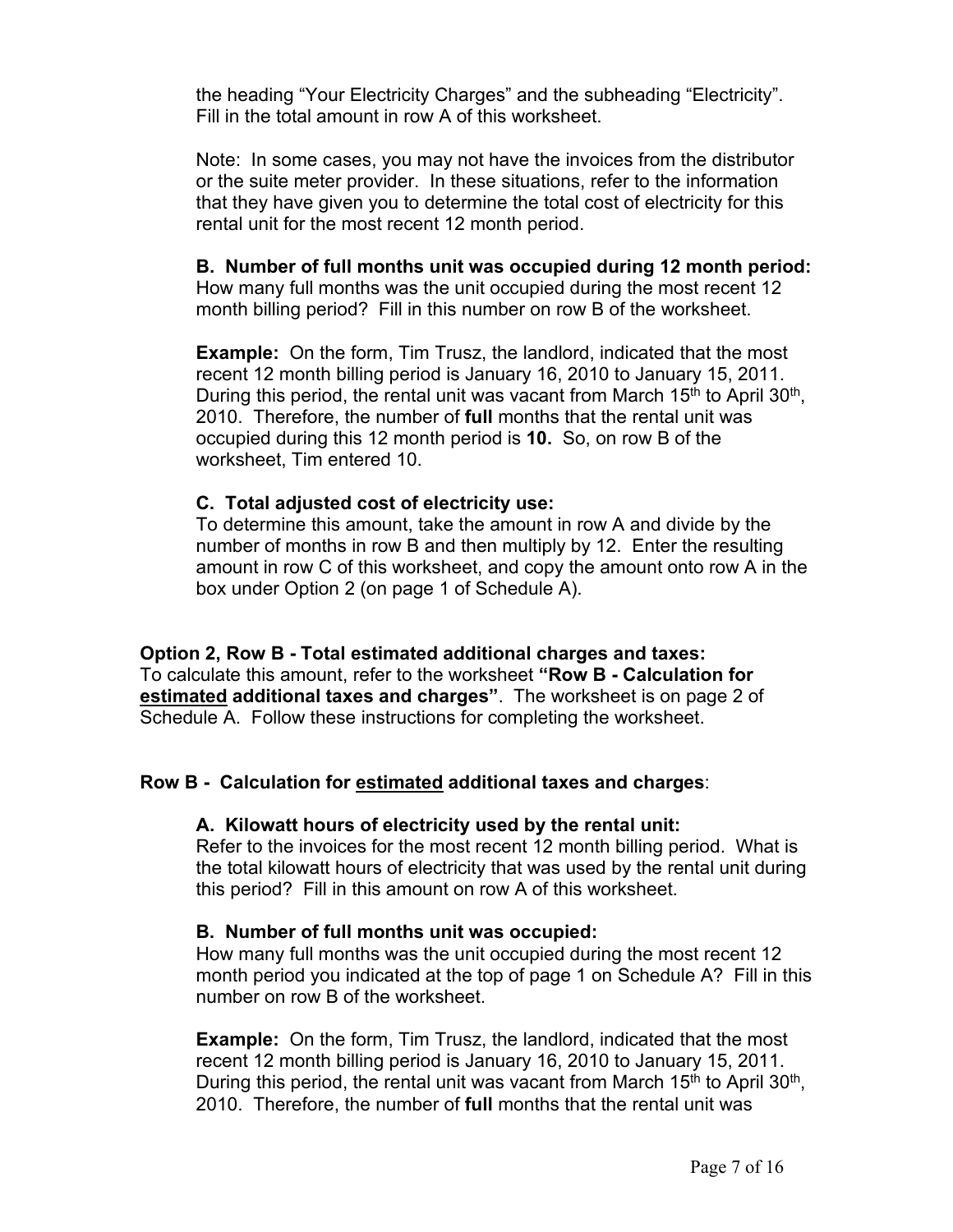occupied during this 12 month period is **10.** So, on row B of the worksheet, Tim entered 10.

### **C. Total estimated kilowatt hours of electricity used:**

To determine this amount, take the total kilowatts of electricity you put in row A, divide it by the number of months in row B, and then multiply by 12. Fill in the resulting number on row C of the worksheet.

# **D. Total estimated additional charges and taxes:**

A suite meter provider or distributor also charges customers for additional costs. As well, the Harmonized Sales Tax (HST) applies to these additional charges and to the electricity costs.

Additional charges **include** charges for:

- delivery of the electricity
- regulatory charges
- debt retirement charges
- billing fees
- other administrative charges
- all applicable taxes

#### But, these charges **exclude**:

- one-time setup fees
- penalties and charges related to late payment.

### **How to estimate the additional charges:**

**Estimate** what you believe the additional charges will be for the 12 month period that follows the most recent 12 month billing period. You should base this amount on the estimated kilowatt hours of electricity that you calculated in row C.

**Example:** At the top of the Schedule A, Tim Trusz indicated that the most recent 12 month billing period for this rental unit is January 16, 2010 to January 15, 2011. Now, to determine the additional charges, Tim must consider the 12 month period which follows the "most recent period". In this example, Tim will estimate the additional charges for the period January 16, 2011 to January 15, 2012.

This is how Tim determined the additional charges amount.

• Tim looked at the list of amounts that the suite meter provider charges tenants. Based on the total kilowatt hours of electricity determined in row C of the worksheet, Tim estimated the amount for additional charges the tenant would be charged by the suite meter provider for the following 12 month period.

### **How to calculate taxes:**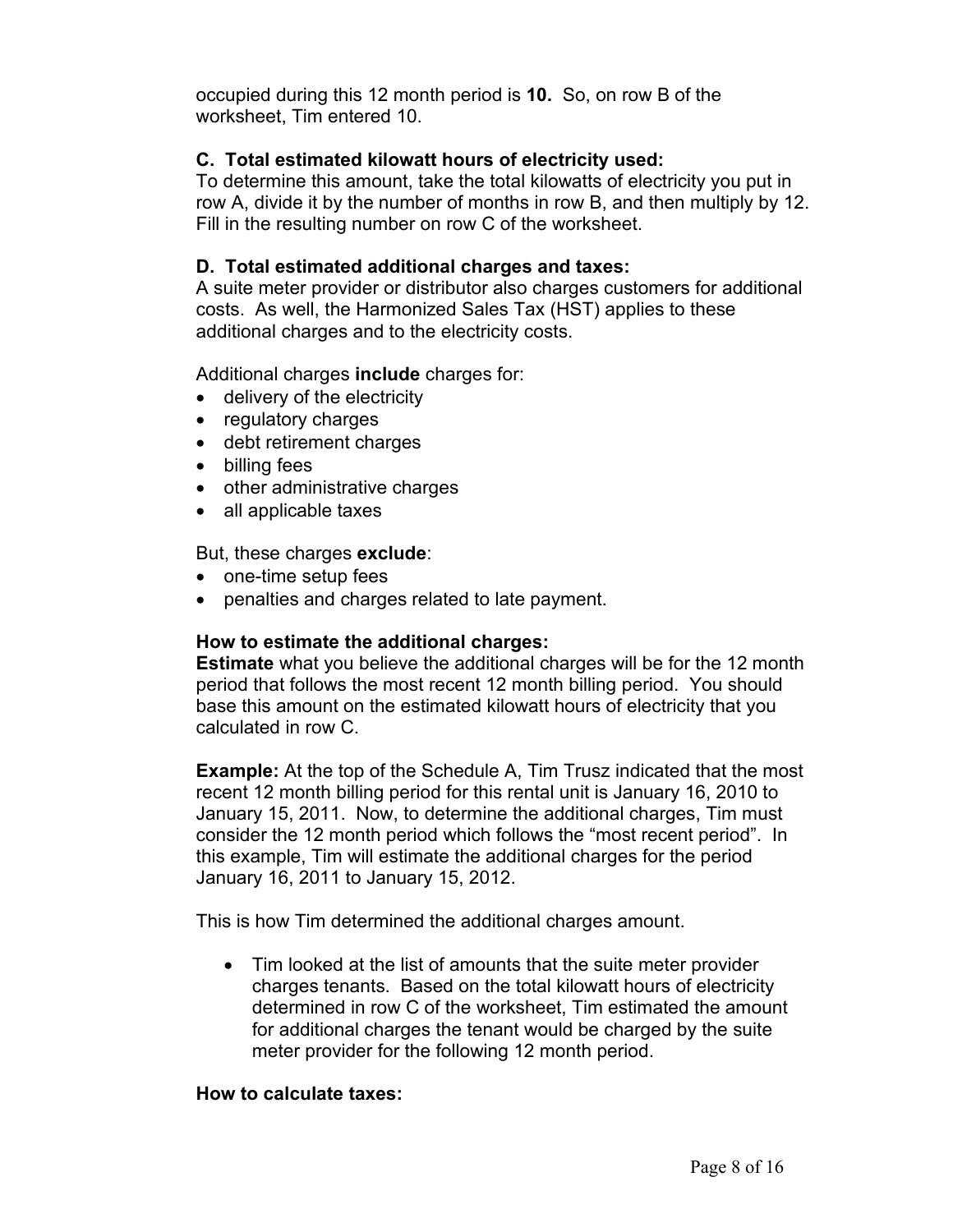Once you have determined the additional charges, then you must calculate the taxes for the total of electricity costs and for the estimated additional charges.

### **Example:**

Continuing with the above example, Tim calculated the HST amount as follows:

• He calculated 13% of the additional charges he estimated above. He also calculated 13% of the electricity charges he calculated and filled in on Option 2, row A of the form. He then added these two amounts to calculate the total taxes.

Finally, Tim added the estimated amount for additional charges and the total HST to arrive at the "total estimated additional charges and taxes".

Fill in the amount you estimate for the additional charges and taxes on row D on the worksheet. Also copy this amount onto row B, in the box under Option 2 (on page 1 of Schedule A).

# **Option 2, Row C - Total number of rental periods in the 12 month period:**

In row C on Option 2, fill in the number of rental periods in the 12 month period. If the tenant pays rent monthly, then enter 12 on this row. If the tenant pays rent other than monthly, determine the number of rental periods that fall within the 12 month period and include that number in this row.

### **Option 2, Row D - Amount of rent reduction per rental period:**

To determine this amount, add the amounts in row A and row B, and then divide the total by the number of rental periods in row C. The result is the rent reduction amount.

Go back to the top of the form and put this same amount on the line **"Amount of rent reduction"**. Then, copy this amount to page 1 of the tenant consent form (*Tenant Agreement to Pay Directly for Electricity Costs* form).

# **Section 5: Completing Schedule B**

Use this Schedule if the rent reduction calculation will be based on an estimate of the cost for the rental unit, based on the actual cost for electricity use in the residential complex.

Follow these instructions to complete Schedule B.

### **In the box at the top of the page, you must fill in the**: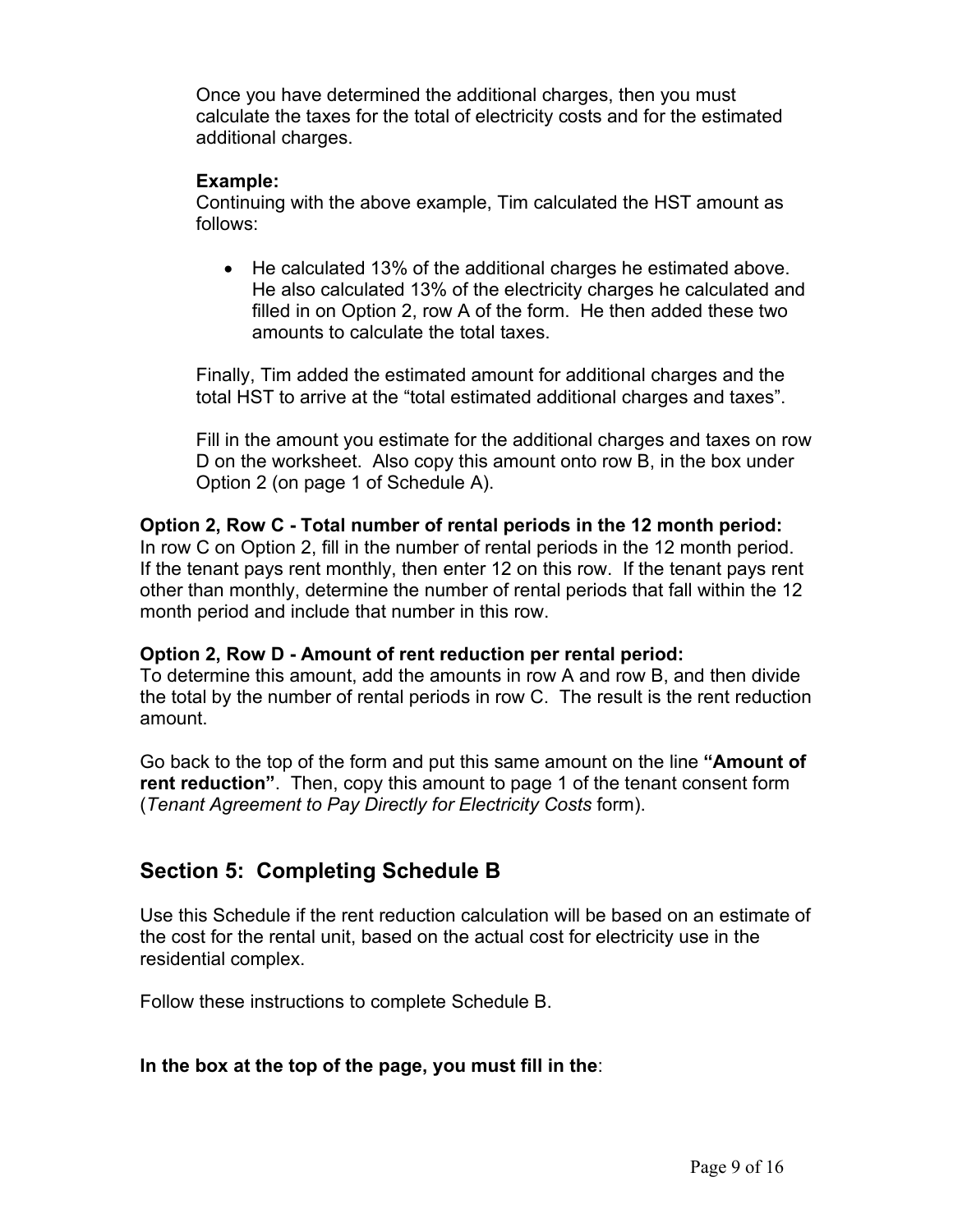• **Amount of the rent reduction** and whether it is per week, month or another period.

Fill this part of the form out after you have calculated the rent reduction amount following all the steps in this schedule.

• **Most recent 12 month billing period**. You must choose the most recent 12 month period that ends before you give the tenant the *Tenant Agreement to Pay Directly for Electricity Costs* form.

**Example**: The landlord, Tim Trusz, will be giving his tenant the tenant consent form on January 25, 2011. The most recent bill was received on January 20, 2011, for a billing period up to January 15, 2011. Therefore, in this example, the most recent 12 month billing period would be "January 16, 2010 to January 15, 2011". This is the period that you would fill in on the form.

# **Step 1 – Calculate the cost of the annual electricity use for all rental units in the residential complex:**

In this step, you will be calculating the electricity consumption costs for the rental units in the residential complex.

# **A. Cost of electricity use for residential complex:**

Refer to the invoices for the electricity consumption charges for the residential complex for the most recent 12 month billing period. Add up the amounts charged under the heading "Your Electricity Charges" and the subheading "Electricity".

Fill in the total amount of the electricity consumption charges on row A of the Step 1 worksheet.

# **B. Cost of electricity use for other areas of complex:**

In row B, fill in the amount of electricity consumption charges that are applicable to the portions of the residential complex other than the rental units. For example, this could include the lobby area, hallways, laundry room, etc. Note: the cost attributable to the other portions of the residential complex must be estimated by an individual who holds a licence under the *Professional Engineers Act*.

# **C. Total cost of yearly electricity use for rental units in residential complex:**

To determine this amount, deduct the amount in row B from row A. The amount that you have calculated is the amount of electricity costs for the **rental units** in the residential complex. Fill in this amount on row C of the Step 1 worksheet.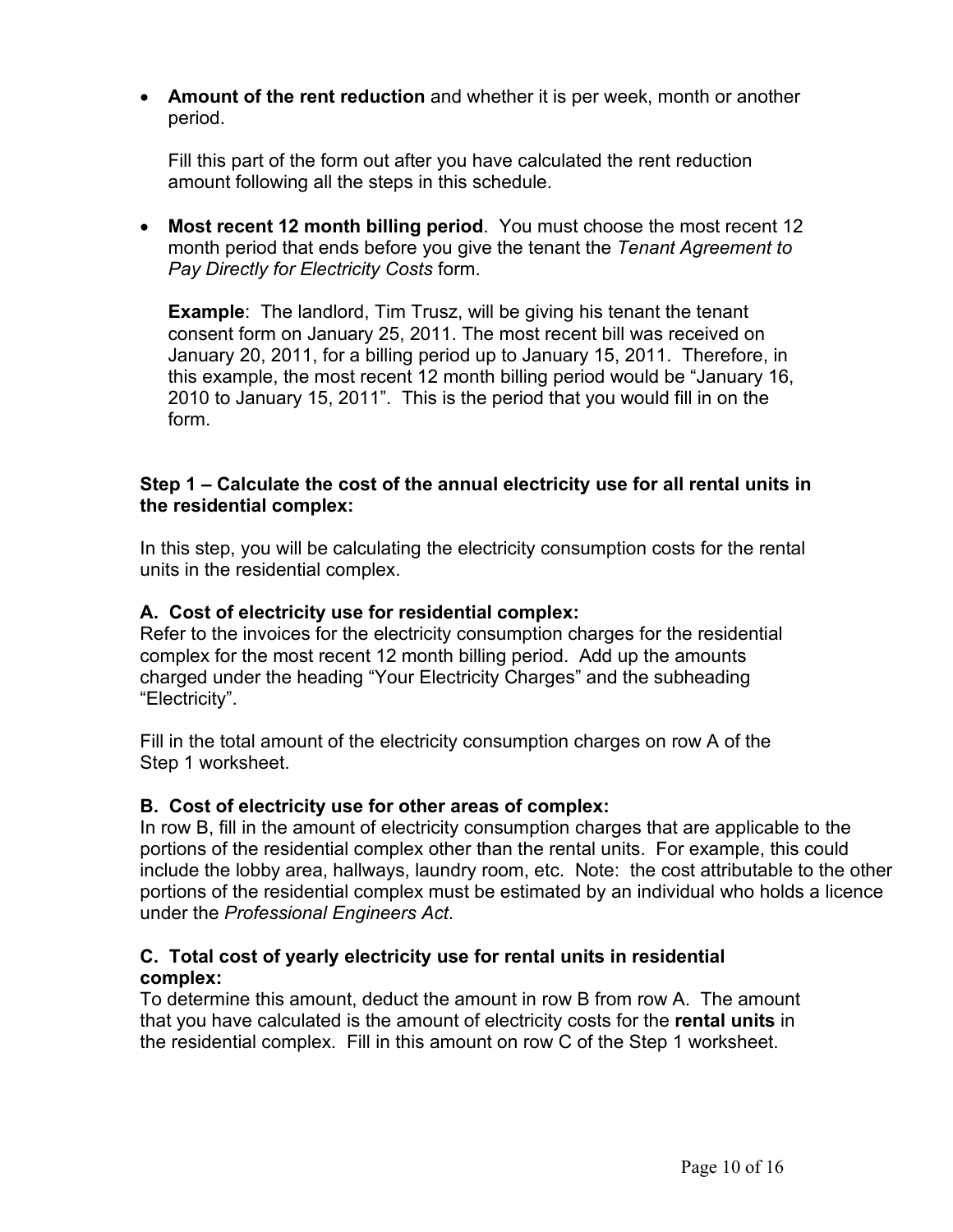# **Step 2 - Calculate the annual amount of electricity used by all rental units in the residential complex**:

In this step, you will determine the total kilowatt hours of electricity that was used by the rental units in the residential complex.

# **A. Kilowatt hours of electricity used by the complex:**

Refer to the invoices for the most recent 12 month billing period. What is the total kilowatt hours of electricity used during this period? Fill in this amount on row A of the Step 2 worksheet.

# **B. Kilowatt hours of electricity used in other areas of complex:**

In row B, fill in the total kilowatt hours of electricity that are applicable to the portions of the residential complex other than the rental units. For example, this could include the lobby area, hallways, laundry room, etc. Note: the number of kilowatt hours attributable to the portions of the residential complex other than the rental units must be estimated by an individual who holds a licence under the *Professional Engineers Act*.

# **C. Yearly amount of kilowatt hours of electricity used by rental units in residential complex:**

To determine this amount, subtract the amount in row B from row A. The amount that you have calculated is the total amount of kilowatt hours of electricity used by the **rental units** in the residential complex. Fill in this amount on row C of the Step 2 worksheet.

# **Step 3 - Determine the estimated yearly cost of electricity use for the rental unit:**

In Step 1, you determined the electricity consumption costs for all rental units in the residential complex. Based on this amount, you must now determine what the electricity costs are for the rental unit.

# **A. Total cost of yearly electricity use for the rental units in residential complex:**

In row A, copy the amount you calculated in Step 1, row C. (This is the total electricity costs for all the rental units in the residential complex.)

# **B. Area of the rental unit:**

What is the square footage of the rental unit? Fill in this number in row B of the Step 3 worksheet.

# **C. Total area of all rental units in the residential complex:**

What is the total square footage of all the rental units in the residential complex? Make sure you exclude the other portions of the complex (such as the lobby area, laundry room, etc.). Fill in this number on row C of the Step 3 worksheet.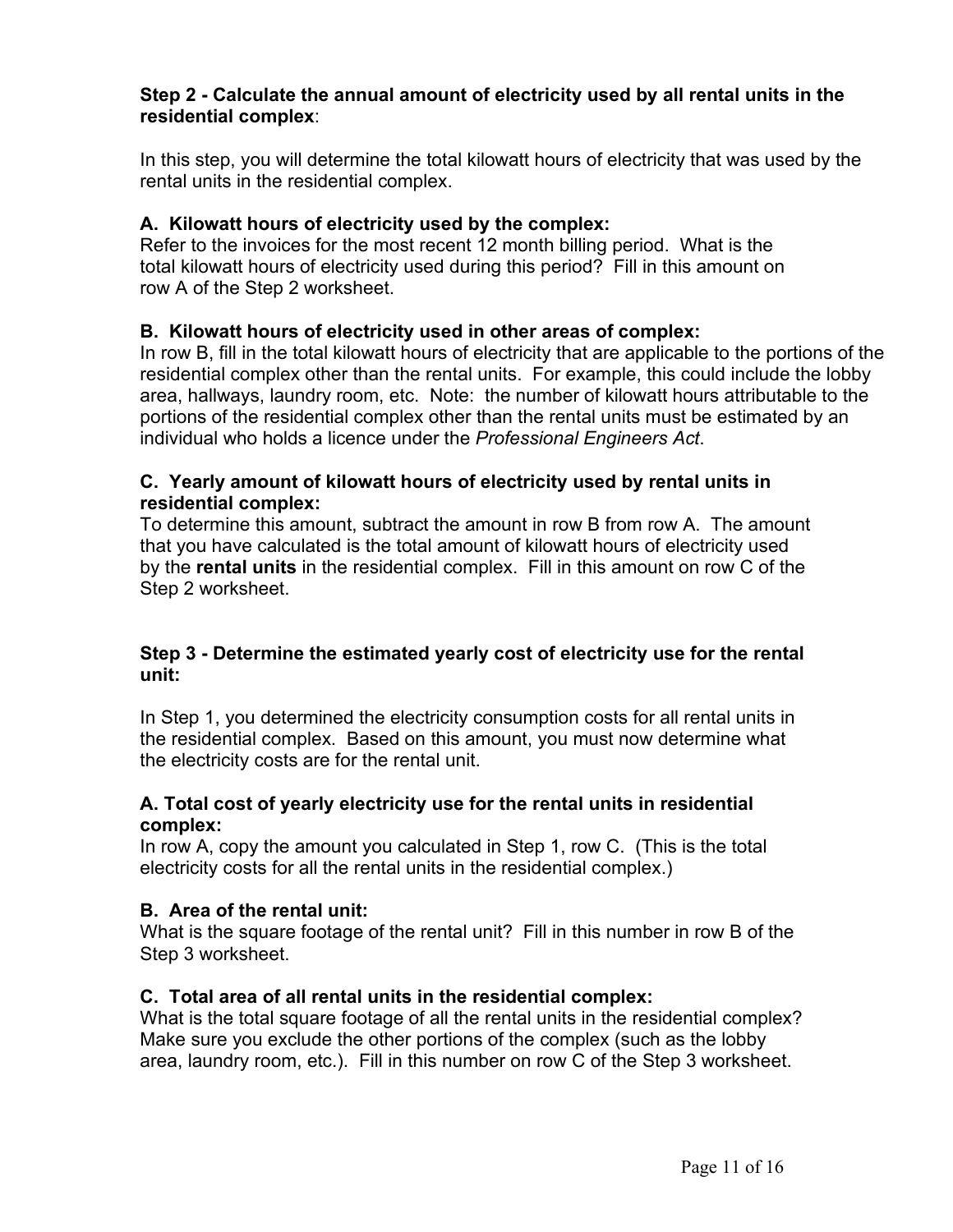# **D. Estimated cost of yearly electricity use for the rental unit:**

To determine this amount, take the amount in row A, multiply it by the number in row B, and then divide this sum by the number in row C. The resulting number represents the estimated cost of electricity consumption charges for the rental unit.

### **Step 4 - Determine the estimated yearly amount of electricity used by the rental unit**

In Step 2, you determined the total kilowatt hours of electricity used by all rental units in the residential complex. Based on this amount, you must now determine the estimated amount of kilowatt hours of electricity that was used by this rental unit.

### **A. Yearly amount of kilowatt hours of electricity used by all rental units in residential complex:**

In row A, copy the amount you calculated in Step 2, row C. (This is the total kilowatt hours of electricity used by all rental units in the residential complex.)

# **B. Area of the rental unit:**

What is the square footage of the rental unit? Fill in this number in row B of the Step 4 worksheet.

### **C. Total area of all rental units in the residential complex:**

What is the total square footage of all the rental units in the residential complex? Make sure you exclude the portions of the complex that are not rental units (such as the lobby area, laundry room, etc.). Fill in this number on row C of the Step 4 worksheet

# **D. Estimated yearly amount of kilowatt hours of electricity used by the rental unit**

To determine this amount, take the amount in row A, multiply it by the number in row B, and then divide this sum by the number in row C. The resulting number represents the total amount of kilowatt hours of electricity used by the rental unit.

# **Step 5 - Total amount of rent reduction per rental period**

In this step you will calculate the rent reduction for the rental unit. It will be based on the amounts that you have determined in Steps 1 through 4.

### **A. Estimated cost of yearly electricity use for the rental unit**

In this row, copy the amount you calculated in Step 3, row D. (This is the total cost of electricity for the rental unit.)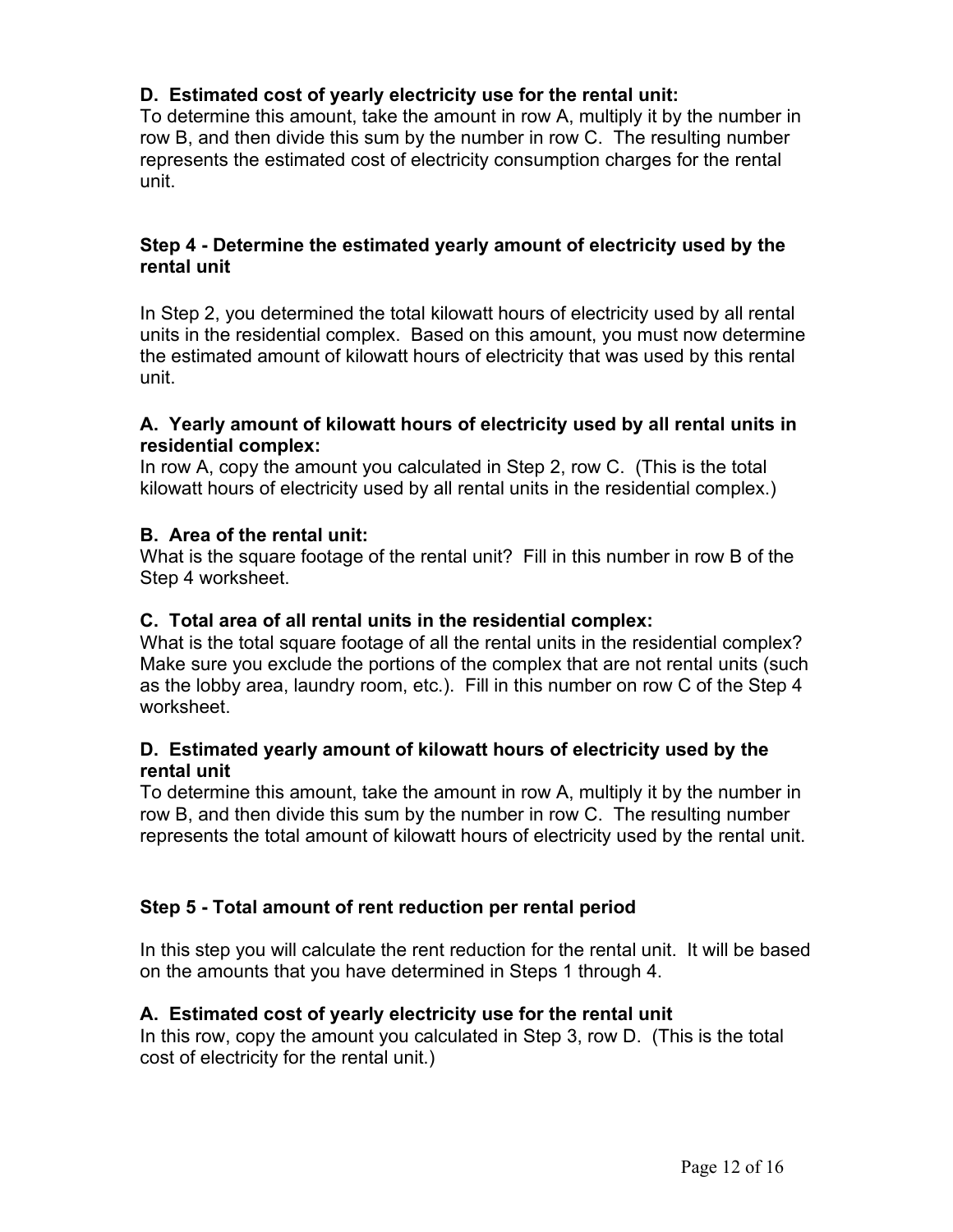# **B. Total estimated additional charges and taxes:**

A suite meter provider or distributor also charges customers for additional costs. As well, the Harmonized Sales Tax (HST) applies to these additional charges and to the electricity costs.

Additional charges **include** charges for:

- delivery of the electricity
- regulatory charges
- debt retirement charges
- billing fees
- other administrative charges
- all applicable taxes

But, these charges **exclude**:

- one-time setup fees
- penalties and charges related to late payment.

### **How to estimate additional charges:**

Estimate what you believe the additional charges will be for the 12 month period that follows the most recent 12 month billing period. You should base this amount on the estimated yearly kilowatt hours of electricity that you calculated in row D in the Step 4 worksheet.

**Example:** At the top of the Schedule A, Tim Trusz indicated that the most recent 12 month billing period for this rental unit is January 16, 2010 to January 15, 2011. Now, to determine the additional charges, Tim must consider the 12 month period which follows the "most recent period". In this example, Tim will estimate the additional charges for the period January 16, 2011 to January 15, 2012.

This is how Tim determined the additional charges amount:

• Tim looked at the list of amounts that the suite meter provider charges tenants. Based on the total kilowatt hours of electricity determined in row D of the Step 4 worksheet, Tim estimated the amount for additional charges the tenant would be charged by the suite meter provider for the following 12 month period.

#### **How to calculate taxes:**

Once you have determined the additional charges, then you must calculate the taxes for the total of electricity costs and for the estimated additional charges.

### **Example:**

Continuing with the above example, Tim calculated the HST amount as follows: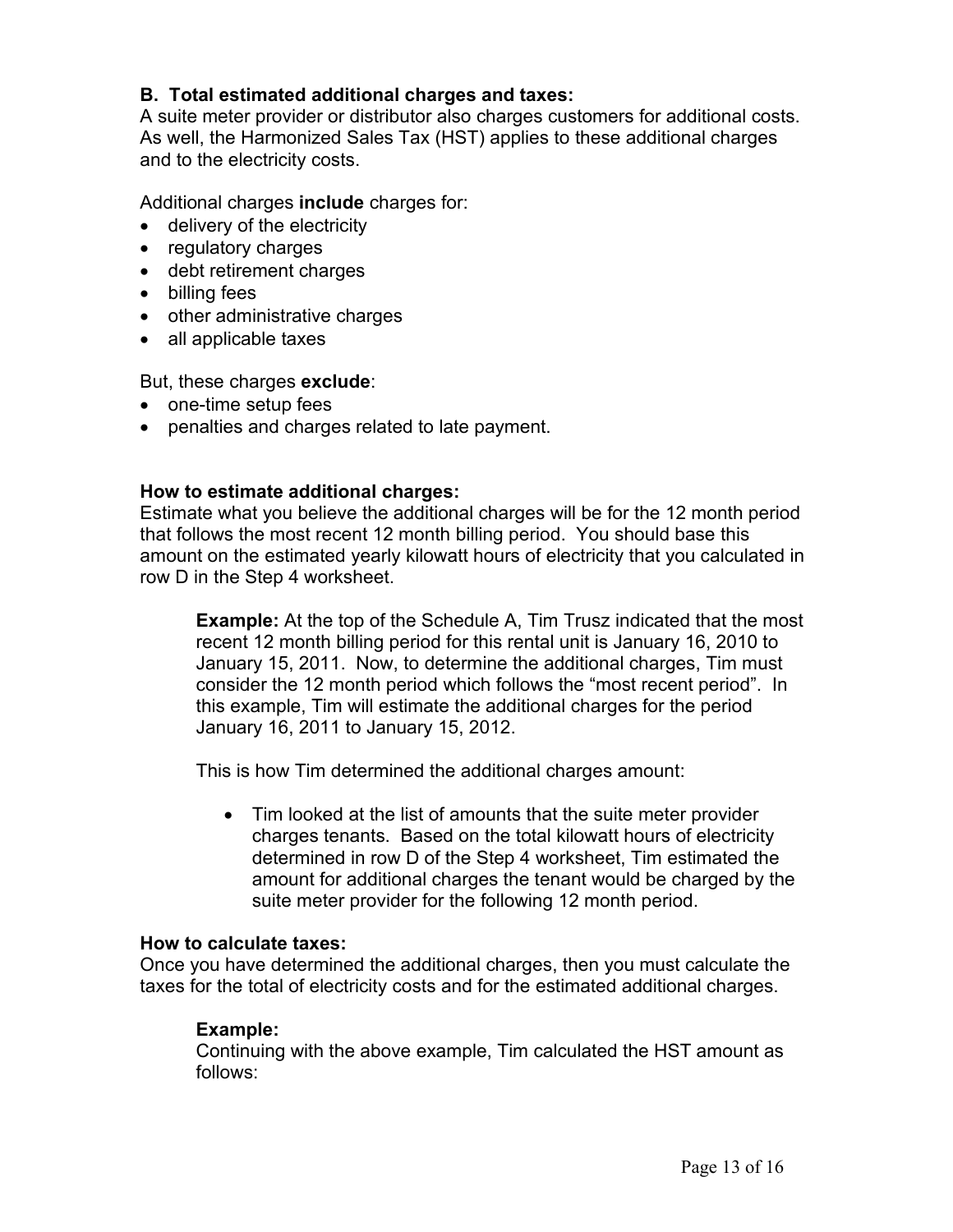- He calculated 13% of the additional charges he estimated above. He also calculated 13% of the electricity charges he calculated and filled in on row D of the Step 3 worksheet. He then added these two amounts to calculate the total taxes.
- Finally, Tim added the estimated amount for additional charges and the total HST to arrive at the "total estimated additional charges and taxes".

Fill in the amount you estimated for the "additional charges and taxes" on row B of the Step 5 worksheet.

# **C. Total number of rental periods:**

In row C of the Step 5 worksheet, fill in the number of rental periods in the 12 month period you indicated at the top of Schedule A. If the tenant pays rent monthly, then enter "12" in this row.

# **D. Amount of rent reduction per rental period:**

To calculate the rent reduction, add the amounts in row A and row B, and then divide this number by the number of rental periods you entered in row C. The result is the rent reduction amount. Fill in this amount in row D of the Step 5 worksheet.

Go back to the top of the form and put this same amount on the line **"Amount of rent reduction"**. Then, copy this amount to page 1 of the tenant consent form (*Tenant Agreement to Pay Directly for Electricity Costs* form).

# **Section 6: Giving the form and schedule to the tenant**

You must give the tenant the *Tenant Agreement to Pay Directly for Electricity Costs* form and either Schedule A or Schedule B, whichever you used to calculate the tenant's rent reduction. Make sure you keep a copy of the form and schedule.

### **What happens after you give this notice?**

Once you give this form and the schedule to the tenant, then it is up to the tenant to decide whether or not they want to consent to your request. The tenant does not have to consent.

If the tenant does not consent, then you will continue to be responsible for paying the electricity costs for the tenant's rental unit.

If the tenant does consent, then they will sign the form and return it to you. You will then have to give the tenant a notice setting out the date that they will start to be responsible for paying the electricity costs for their rental unit. This will also